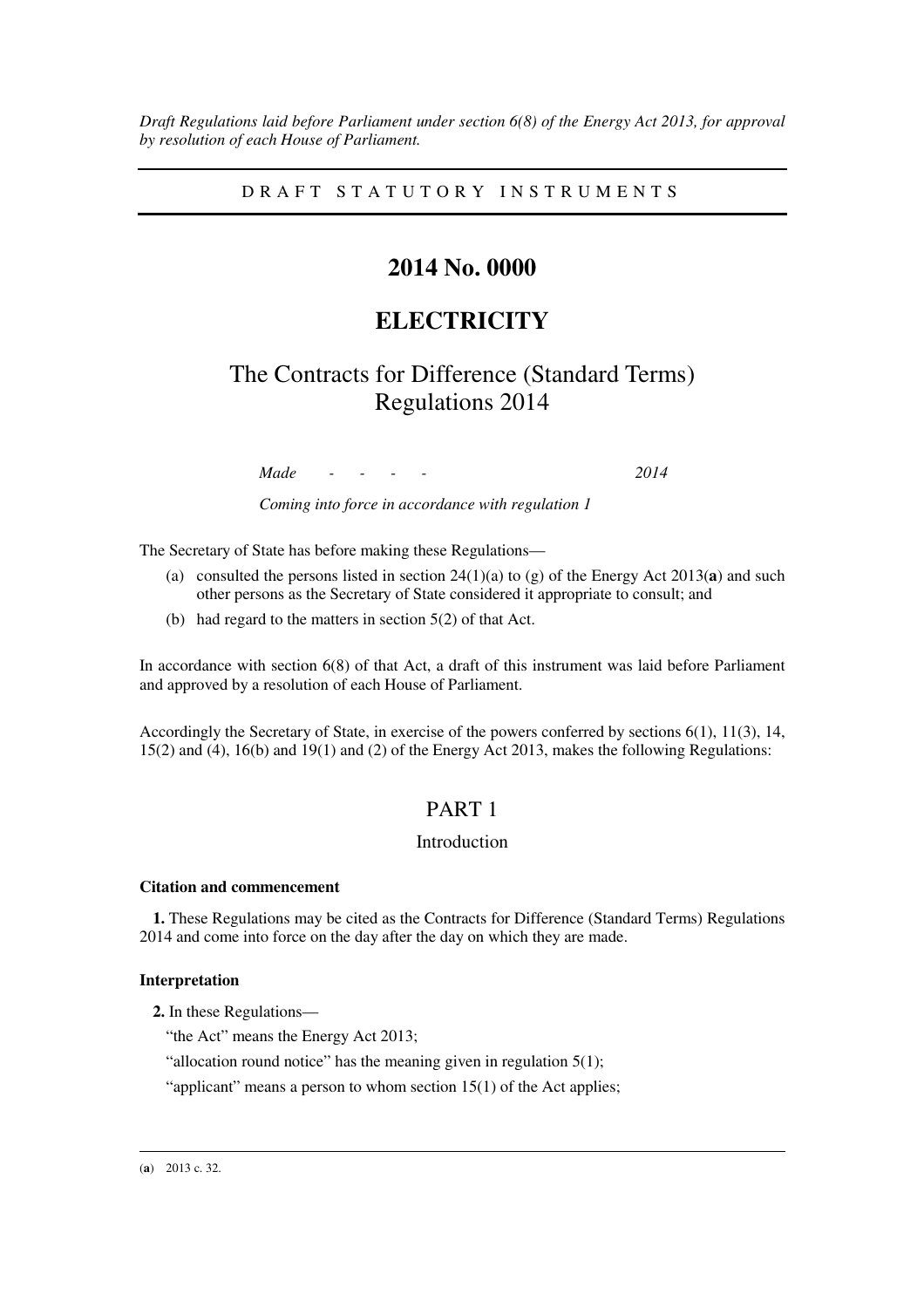"the CFD counterparty" means the person or persons designated as a counterparty for contracts for difference in accordance with section 7 of the Act;

"delivery body" means—

- (a) the national system operator; or
- (b) if the national system operator's functions under Chapter 2 of Part 2 of the Act have been transferred to an alternative delivery body, that body;

"eligible generator" has the meaning given by the Contracts for Difference (Definition of Eligible Generator) Regulations 2014(**a**);

"generating facility" means the facility which produces low carbon electricity generation for the purposes of a CFD;

"generator" means a person who enters into a CFD with the CFD counterparty;

"reference price", in relation to a CFD, means a price determined under the CFD which is intended to represent a market price of electricity in respect of a period specified in that CFD;

"strike price", in relation to a CFD, means a price specified in or determined under the CFD which is compared to the reference price determined under that CFD so as to enable the determination of the amount (if any) which is payable by the CFD counterparty or a generator under the CFD in respect of the generation of electricity by that generator;

"third party" means a person other than a generator who enters into a contract with the CFD counterparty which is not a CFD; and

"working day" means 9 am to 5 pm on Mondays to Fridays excluding—

- (a) bank holidays within the meaning of section 1 of the Banking and Financial Dealings Act 1971(**b**), including those bank holidays in part only of the United Kingdom;
- (b) Good Friday; and
- (c) when it falls on a day that would otherwise be a working day, Christmas Day.

# PART 2

#### Standard terms

#### **Provision to be included in standard terms**

**3.** The standard terms issued under section 11(1) of the Act or revised under section 11(2) of the Act must set out—

- (a) that where a strike price is higher than a reference price, the CFD counterparty must pay the generator the difference between the strike price and the reference price;
- (b) that where a reference price is higher than a strike price, the generator must pay the CFD counterparty the difference between the reference price and the strike price;
- (c) that the amount payable under paragraph (a) or (b) must be calculated by reference to the amount of low carbon electricity generation produced by a generating facility;
- (d) the way in which a reference price is to be determined;
- (e) the way in which a strike price is to be adjusted according to inflation;
- (f) the way in which the amount of low carbon electricity generation produced by a generating facility is to be determined;

<sup>(</sup>**a**) S.I. 2014/[ ].

<sup>(</sup>**b**) 1971 c. 80.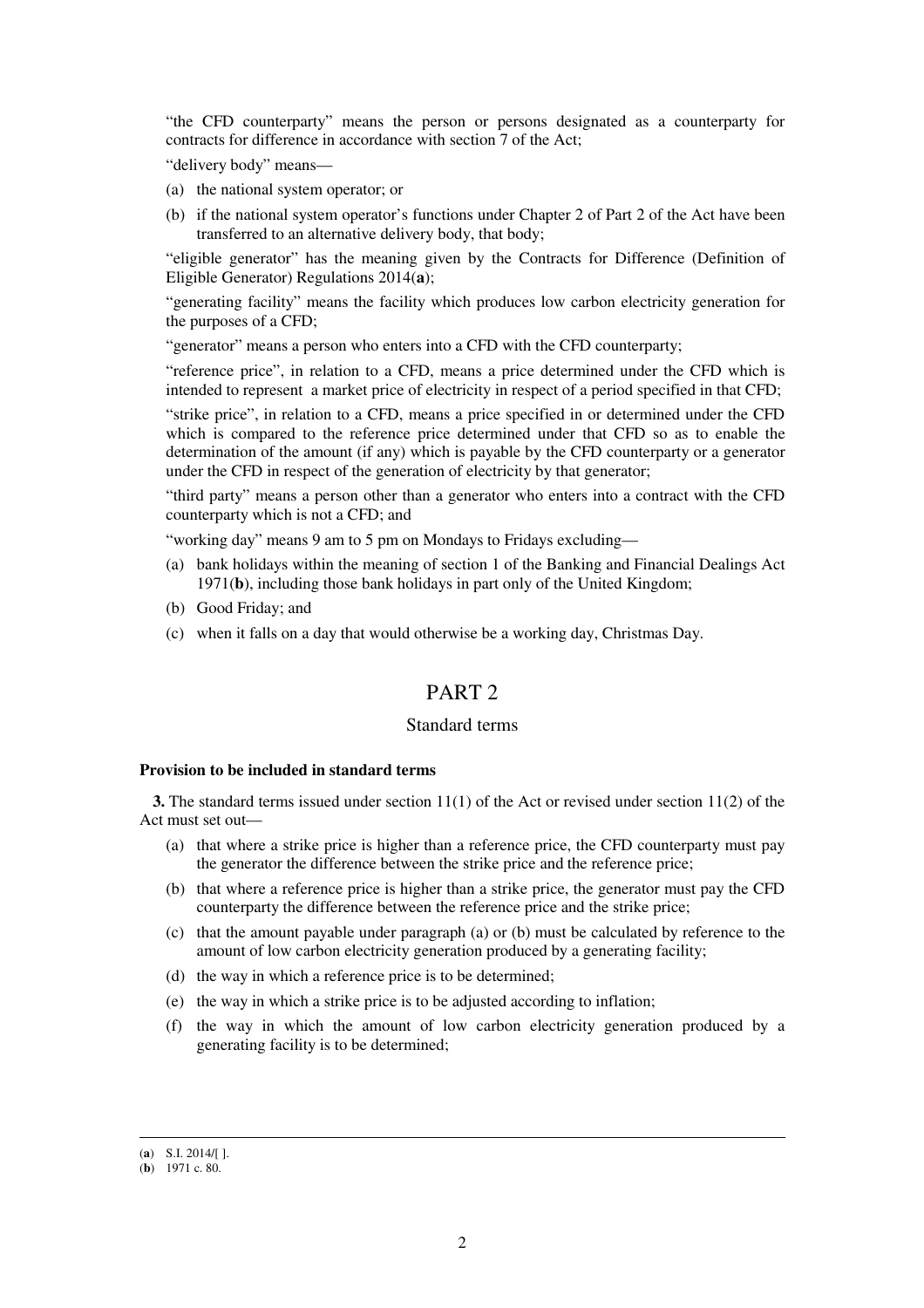- (g) that sums must not be paid by the CFD counterparty under a CFD where those sums are not allocated to that CFD in accordance with the Contracts for Difference (Supplier Obligation) Regulations 2014(**a**);
- (h) which circumstances allow a generator to reduce the capacity of its generating facility;
- (i) which changes in law will cause compensation to be payable by one party to the other party or cause a change to a strike price;
- (j) the way in which the amount of compensation payable or a change to a strike price under paragraph (i) is to be determined;
- (k) which time limits in a CFD may be extended where force majeure prevents a party from complying with them;
- (l) which circumstances require a generator to receive the consent of the CFD counterparty before transferring a CFD or assigning its rights and obligations under a CFD;
- (m) the way in which the parties to a CFD may amend a CFD;
- (n) a mechanism by which disputes between the parties to a CFD are to be resolved;
- (o) which circumstances allow the CFD counterparty to terminate a CFD;
- (p) which circumstances require a generator to make a payment to the CFD counterparty following termination of a CFD; and
- (q) the way in which the amount payable under paragraph (p) is to be determined.

#### **Provision and publication of information**

**4.**—(1) Where the Secretary of State publishes revised standard terms in compliance with section 11(5) of the Act, the Secretary of State must also publish an explanation of why the revisions have been made.

(2) Before issuing or revising standard terms in accordance with section 11(1) and (2) of the Act, the Secretary of State may request the CFD counterparty to provide information or advice to the Secretary of State concerning the issue or revision of standard terms, and the CFD counterparty must comply with such a request as soon as reasonably practicable.

### PART 3

### Modification of standard terms

#### **Application to modify the standard terms**

**5.**—(1) An applicant may apply to the CFD counterparty for a modification to the standard terms after a notice establishing an allocation round (an "allocation round notice") has been published by the Secretary of State in accordance with the Contracts for Difference (Allocation) Regulations 2014(**b**).

(2) An application must be made promptly and no later than 20 working days before the application closing date specified in the allocation round notice.

(3) An application must set out—

- (a) a description of the proposed modification to the standard terms; and
- (b) an explanation as to how the effect of the modification is minor and why it is necessary.

(4) The CFD counterparty must publish guidance on the form of an application and the information to be included in an application.

<sup>(</sup>**a**) S.I. 2014/[ ].

<sup>(</sup>**b**) S.I. 2014/[ ].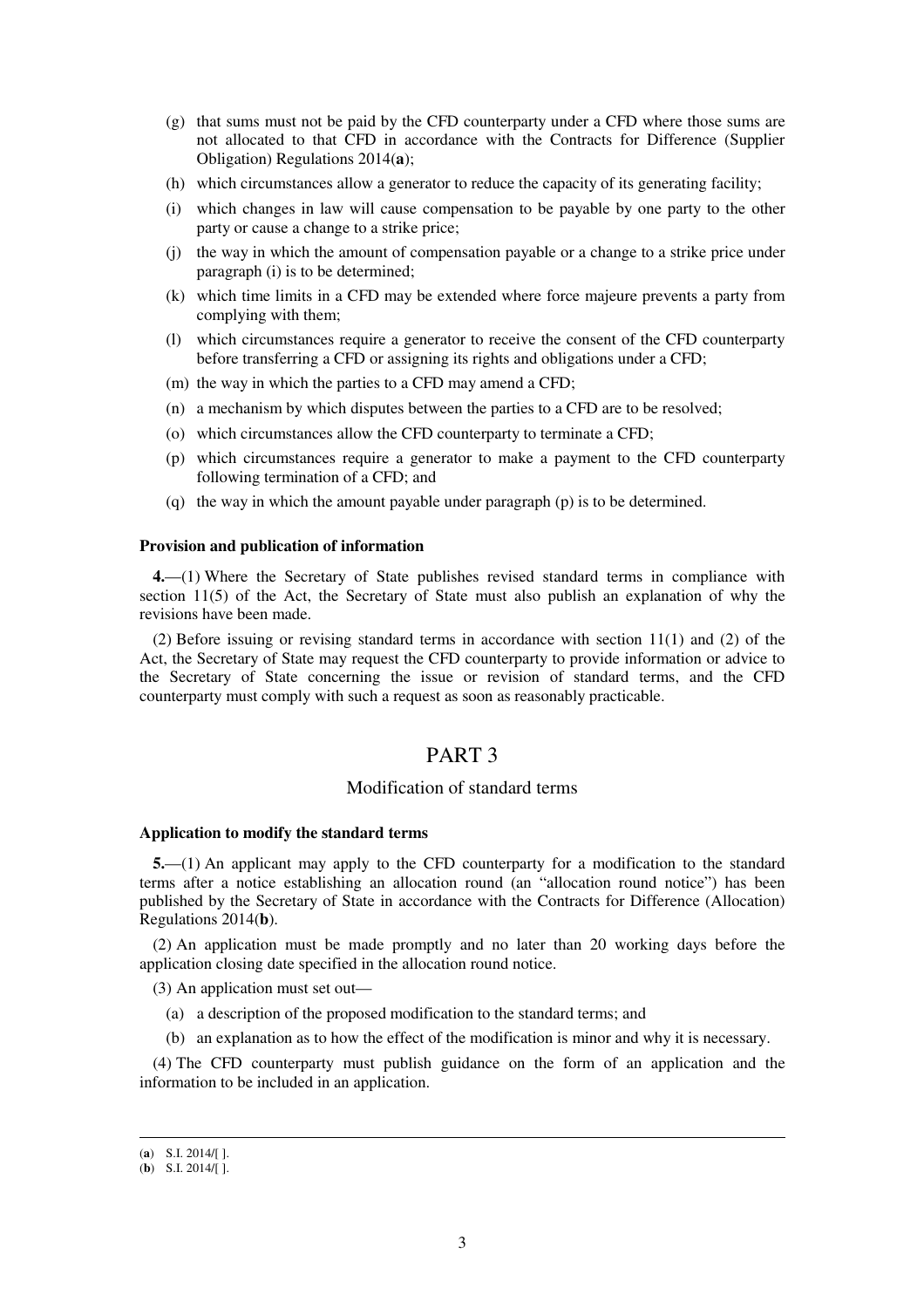(5) The CFD counterparty may request such further information as it reasonably considers necessary to determine an application, and the applicant must, to the extent that it holds the information, comply with such a request as soon as reasonably practicable.

#### **Modification of the standard terms**

**6.**—(1) Where the CFD counterparty receives an application, it must give the applicant a notice setting out whether it accepts or refuses the application.

(2) The notice must be given at least 5 working days before the application closing date set out in the allocation round notice.

(3) Where the CFD counterparty accepts an application, the notice must set out the agreed modification of standard terms (the "modification agreement").

(4) Where the CFD counterparty refuses an application, the notice must set out the CFD counterparty's reasons for the refusal.

#### **Minor modification**

**7.**—(1) The CFD counterparty must determine that the effect of a modification is not minor where, in the opinion of the CFD counterparty, it would be likely to decrease the liabilities of a generator under a CFD or increase the commercial benefit for a generator of a CFD.

(2) The CFD counterparty must determine that the effect of a modification is not minor where it would change provision for any of the following in the standard terms—

- (a) the period during which a generator may start to receive payments under a CFD;
- (b) the period during which the parties to a CFD must make payments under a CFD;
- (c) the date by which a generator must—
	- (i) notify the CFD counterparty that it has incurred a sum specified in the CFD in the development of the generating facility; or
	- (ii) provide the CFD counterparty with certain documentation specified in the CFD concerning the development of the generating facility;
- (d) any methodology which directly or indirectly affects the calculation of sums payable under a CFD;
- (e) any time limit for invoicing or for making a payment under a CFD;
- (f) which circumstances allow the CFD counterparty to use sums paid by a generator under a CFD as collateral; or
- (g) any requirement to provide information to the CFD counterparty where the information is necessary for the performance of any of the CFD counterparty's obligations to make payments to a generator under a CFD.

(3) The CFD counterparty must determine that the effect of a modification is not minor where, in the opinion of the CFD counterparty, it would be likely to cause the CFD counterparty to incur costs above an amount specified by the Secretary of State under paragraph (6) as a result of the CFD counterparty—

- (a) carrying out its obligations under a CFD; or
- (b) making arrangements for the performance of new obligations required by a modification.

(4) Subject to paragraph (5), the CFD counterparty must determine that the effect of a modification is not minor where it would—

- (a) affect any existing contractual arrangements between the CFD counterparty and third parties; or
- (b) require the CFD counterparty to enter into any new contractual arrangements with third parties which are not provided for in a CFD.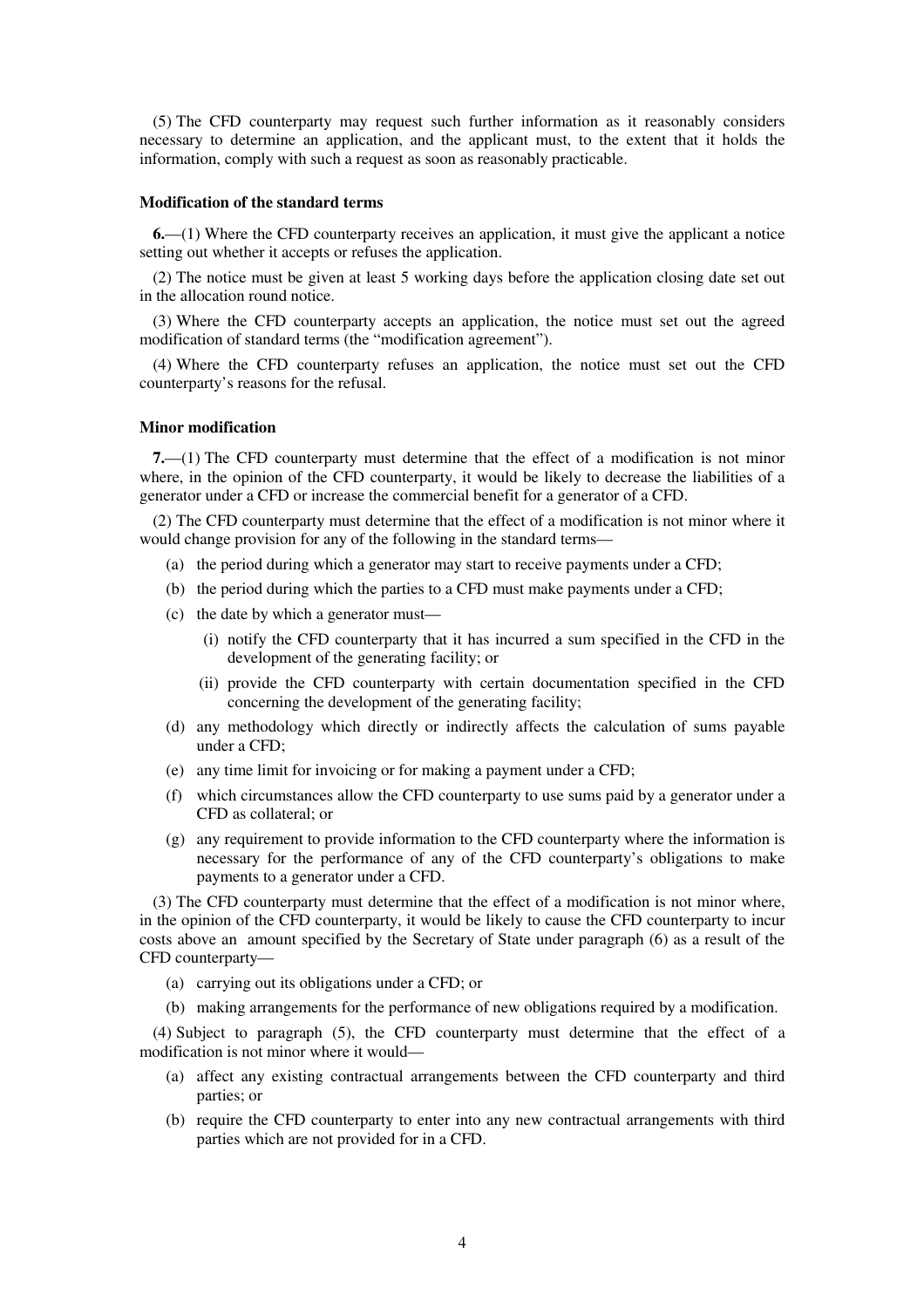(5) The CFD counterparty may determine that a modification described in paragraph (4) is minor where, in the opinion of the CFD counterparty, the modification would be likely to provide the CFD counterparty with a commercial benefit.

(6) At the same time as the Secretary of State gives an allocation round notice, the Secretary of State must give the CFD counterparty a notice setting out the specified amount for the purposes of paragraph (3).

(7) The CFD counterparty must publish the notice on its website as soon as reasonably practicable after it is received.

#### **Necessary modification**

**8.**—(1) Subject to paragraph (2), the CFD counterparty may determine that a modification is necessary where, in its opinion, an applicant acting reasonably could not accept the offer of a CFD without the modification.

(2) Where an applicant acting reasonably could not accept the offer of a CFD by reason of the circumstances of the ownership or control of that applicant, a modification designed to deal with those circumstances must not be determined as a necessary modification by the CFD counterparty.

# PART 4

#### Offer to contract on standard terms

#### **Preparation of a CFD**

**9.**—(1) At the same time as giving an allocation round notice, the Secretary of State must give a notice (a "CFD standard terms notice") to the CFD counterparty setting out—

- (a) the way in which the CFD counterparty must use the information in the CFD notification to apply or complete the standard terms; and
- (b) which standard terms can be used by the CFD counterparty to offer a CFD in that allocation round.

(2) The notice must be published on the CFD counterparty's website as soon as reasonably practicable after it is received.

(3) Where a CFD notification is given to the CFD counterparty by the delivery body, the CFD counterparty must apply or complete the standard terms (or the standard terms as modified in accordance with any modification agreement) in accordance with—

- (a) the CFD standard terms notice; and
- (b) the information contained in the CFD notification.

### **Offer to contract**

**10.**—(1) An offer of a CFD is made by the CFD counterparty signing two copies of a CFD completed in accordance with regulation 9(3) and sending both copies to the eligible generator.

(2) The CFD counterparty must make an offer of a CFD within 10 working days of receiving a CFD notification.

(3) The eligible generator, to whom the offer of a CFD is made, enters into a CFD where—

- (a) the eligible generator signs both copies of a CFD and returns one copy to the CFD counterparty; and
- (b) the CFD counterparty gives the eligible generator a notice stating that the CFD counterparty has received a copy of the CFD from the eligible generator which has been signed by both contracting parties.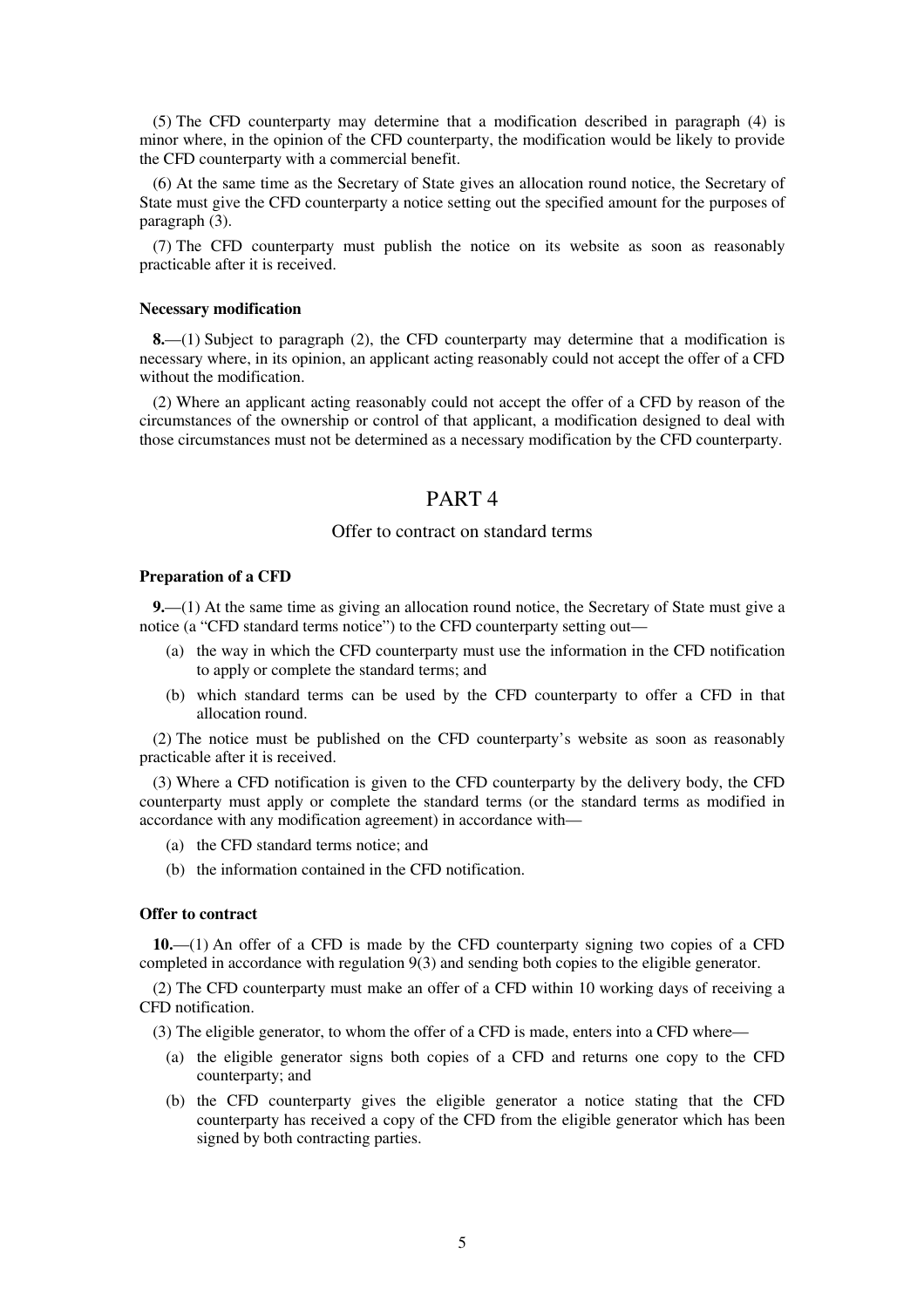(4) The CFD counterparty must give the notice under paragraph (3)(b) as soon as reasonably practicable after the CFD counterparty receives a signed copy of a CFD from an eligible generator.

(5) Where a CFD is entered into, the CFD counterparty must inform the delivery body as soon as reasonably practicable.

#### **Failure to accept an offer**

**11.**—(1) Where the CFD counterparty does not receive a signed copy of a CFD from an eligible generator within 10 working days of the offer being made, the offer lapses.

(2) Where an offer lapses, the CFD counterparty must, as soon as is reasonably practicable, give the eligible generator and the delivery body a notice which states that the offer has lapsed.

#### **A register of CFDs**

**12.**—(1) Where a CFD has been entered into in accordance with regulation 10, the CFD counterparty must within a reasonable time assign a unique identifier to the CFD.

(2) The CFD counterparty must establish and maintain a register and enter the following information in the register—

- (a) the unique identifier of a CFD;
- (b) the information set out in a CFD notification;
- (c) any modification of standard terms;
- (d) the CFD counterparty's reasons for accepting an application to modify standard terms;
- (e) any change to the strike price of a CFD;
- (f) any reduction to the capacity of a generating facility under a CFD; and
- (g) where a CFD is terminated, the date on which termination occurs.

(3) The CFD counterparty may enter any other information in the register which in its opinion would facilitate the administration of CFDs.

(4) The CFD counterparty must, so far as it is reasonably practicable, ensure that entries in the register are accurate.

(5) The register must be published on the CFD counterparty's website.

(6) The CFD counterparty may exclude from publication any information which in its opinion it would be entitled not to disclose in response to a request for its disclosure under the Freedom of Information Act 2000(**a**) or the Environmental Information Regulations 2004(**b**).

(7) The CFD counterparty must give a generator an opportunity to make representations before deciding what information to exclude from publication.

#### **Giving of notices**

**13.** The Schedule (documents) has effect.

*Name* Secretary of State Date Department of Energy and Climate Change

<sup>(</sup>**a**) 2000 c. 36.

<sup>(</sup>**b**) S.I. 2004/3391.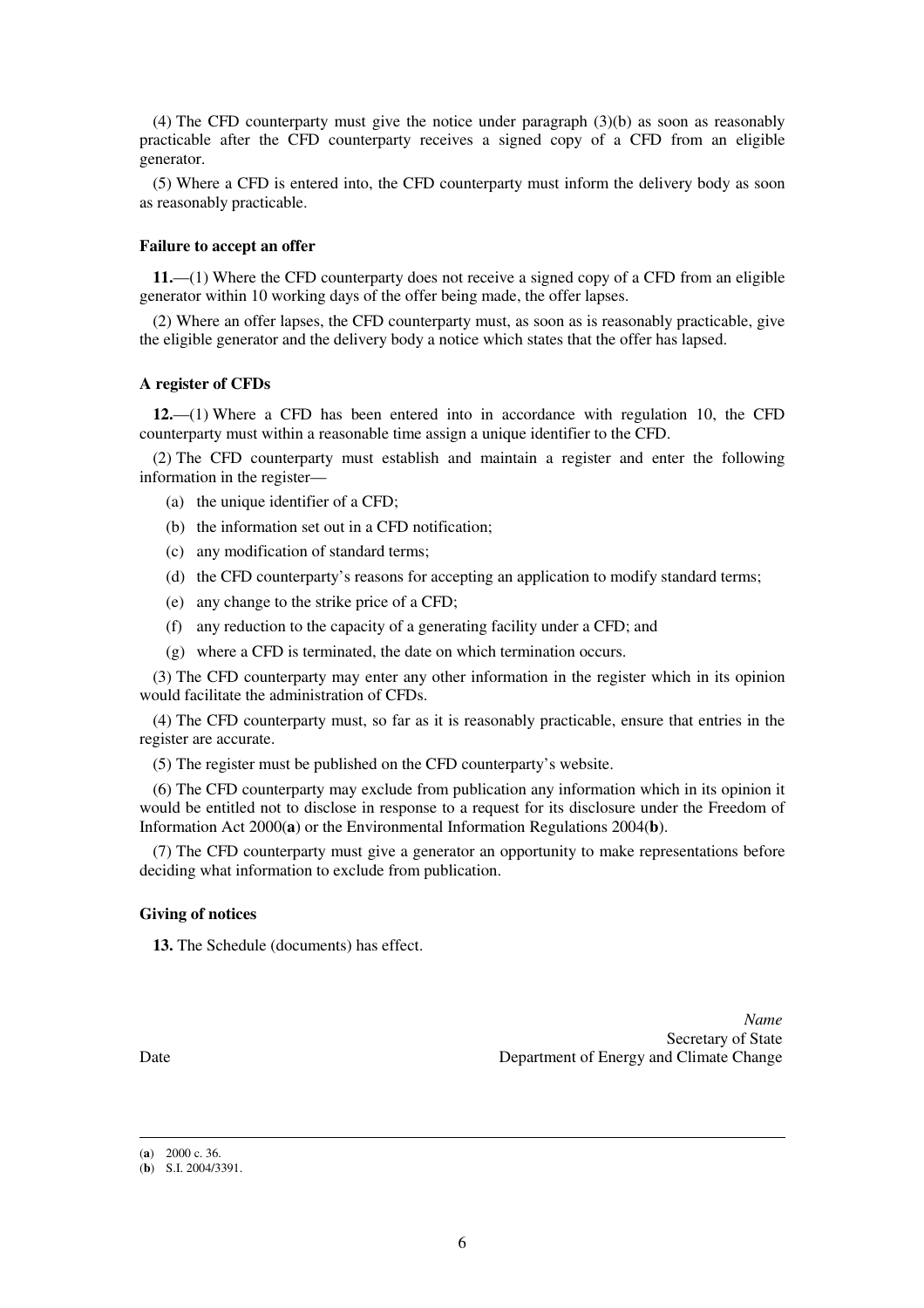# SCHEDULE Regulation 13

## Documents

**1.** The provisions of this Schedule apply to a document, which includes an application, notice, request or a CFD.

**2.** A document must be in writing and dated.

**3.** A document given to a person on a non-working day is to be treated as given on the next following working day.

**4.** A document may be given to a person by—

- (a) delivering it to that person in person;
- (b) leaving it at that person's proper address;
- (c) sending it by post or fax to that person's proper address;
- (d) sending it by email to that person; or
- (e) submitting it by means of a dedicated portal on that person's website.

**5.** For the purposes of paragraph 4(a) a document is given to—

- (a) a body corporate, where it is given to a person having control or management of that body;
- (b) a partnership, where it is given to a partner or a person having control or management of the partnership business;
- (c) an unincorporated association, where it is given to a person having management responsibilities in respect of the association.

**6.** For the purposes of paragraph 4(d), a document is given to—

- (a) a body corporate, where it is sent to an email address of—
	- (i) the body corporate; or

(ii) a person having control or management of that body,

where that address is supplied by that body for the conduct of the affairs of that body;

- (b) a partnership, where it is sent to an email address of—
	- (i) the partnership; or
	- (ii) a partner or a person having control or management of the partnership business,

where that address is supplied by that partnership for the conduct of the affairs of that partnership;

(c) an unincorporated association, where it is sent to an email address of a person having management responsibilities in respect of the association, where that address is supplied by that association for the conduct of the affairs of that association.

**7.** A person may, in substitution for the proper address which would otherwise apply, specify an address in Great Britain at which that person or someone on that person's behalf may be given documents, which address is to be treated instead as that person's proper address.

**8.** In this Schedule—

"dedicated portal" means a facility on a person's website which is established to allow electronic communication with that person;

"proper address" means in the case of—

(a) a body corporate, the registered office (if it is in Great Britain) or the principal office of that body in Great Britain;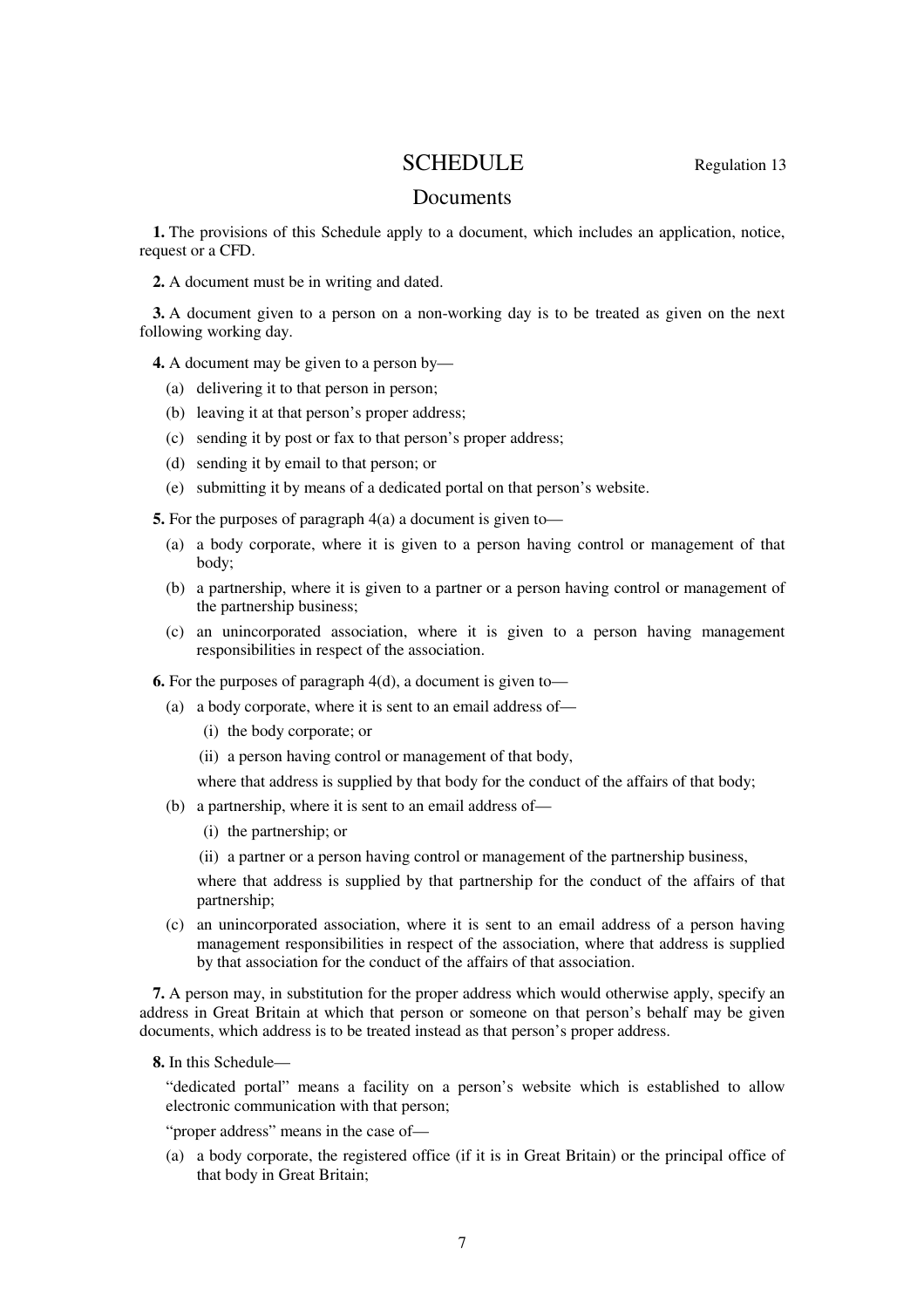- (b) a partnership, the principal office of the partnership in Great Britain;
- (c) any other person, that person's last known address, which includes an email address.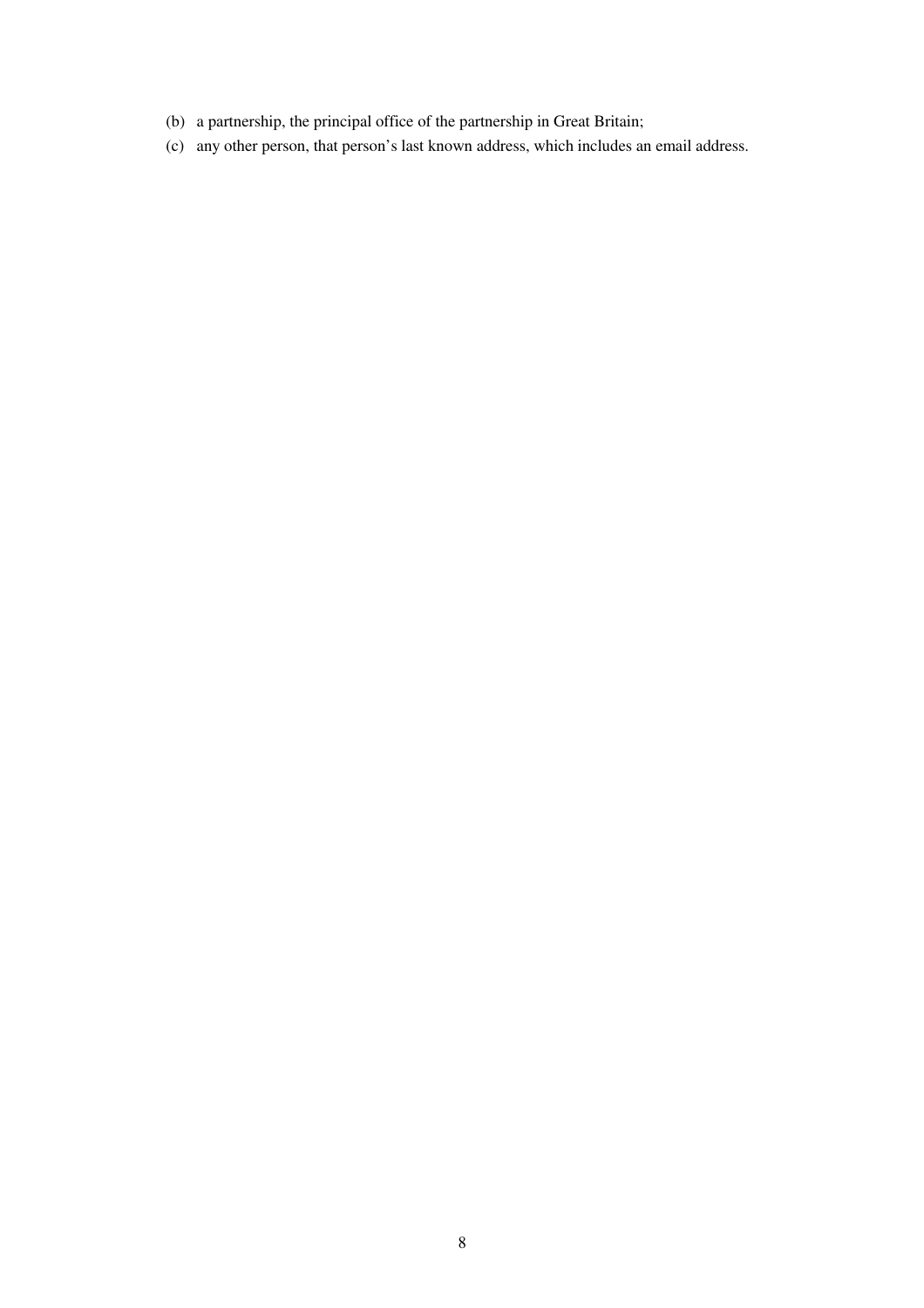#### **EXPLANATORY NOTE**

#### *(This note is not part of the Regulations)*

These Regulations are made further to the powers contained in Chapter 2 (contracts for difference) of Part 2 (electricity market reform) of the Energy Act 2013 (c. 32). The Regulations are concerned with the provision to be included in standard terms issued or revised by the Secretary of State; the modification of standard terms before the allocation of a CFD; and the making of an offer to contract on standard terms. The Regulations also provide for the publication of information by the CFD counterparty in the form of a CFD register.

Regulation 3 sets out the kind of provision to be included in standard terms. Where standard terms are revised, regulation 4(1) requires the Secretary of State to publish an explanation as to why the revisions have been made. Pursuant to regulation 4(2), the Secretary of State may require the CFD counterparty to provide information or advice before the Secretary of State issues or revises standard terms.

Regulation 5 sets out the requirements for an application to modify the standard terms. An application must be made at least 20 working days before the application closing date specified in an allocation round notice given under the Contracts for Difference (Allocation) Regulations 2014. Regulation 6 requires the CFD counterparty to determine an application to modify standard terms at least 5 working days before the application closing date specified in the allocation round notice.

Regulations 7 and 8 make further provision about how the CFD counterparty is to determine whether the effect of a modification is minor and whether it is necessary.

Regulation 9 makes provision about how the CFD counterparty is to apply or complete standard terms before making an offer of a CFD. Regulation 10 sets out the requirements for making an offer of a CFD including the time limits in which an offer must be made and accepted. Regulation 11 provides that an offer of a CFD will lapse where it is not accepted within 10 working days.

Regulation 12 requires the CFD counterparty to establish and maintain a register of CFDs, and enter information in the register including a unique identifier for each CFD and the information set out in a CFD notification. The register must be published on the CFD counterparty's website.

A full impact assessment of the effect that this instrument will have on the costs of business and the voluntary sector is available from the Department of Energy and Climate Change at 3 Whitehall Place, London, SW1A 2AW and is published with the Explanatory Memorandum alongside this instrument on www.legislation.gov.uk.

<sup>©</sup> Crown copyright 2014

Printed and published in the UK by The Stationery Office Limited under the authority and superintendence of Carol Tullo, Controller of Her Majesty's Stationery Office and Queen's Printer of Acts of Parliament.